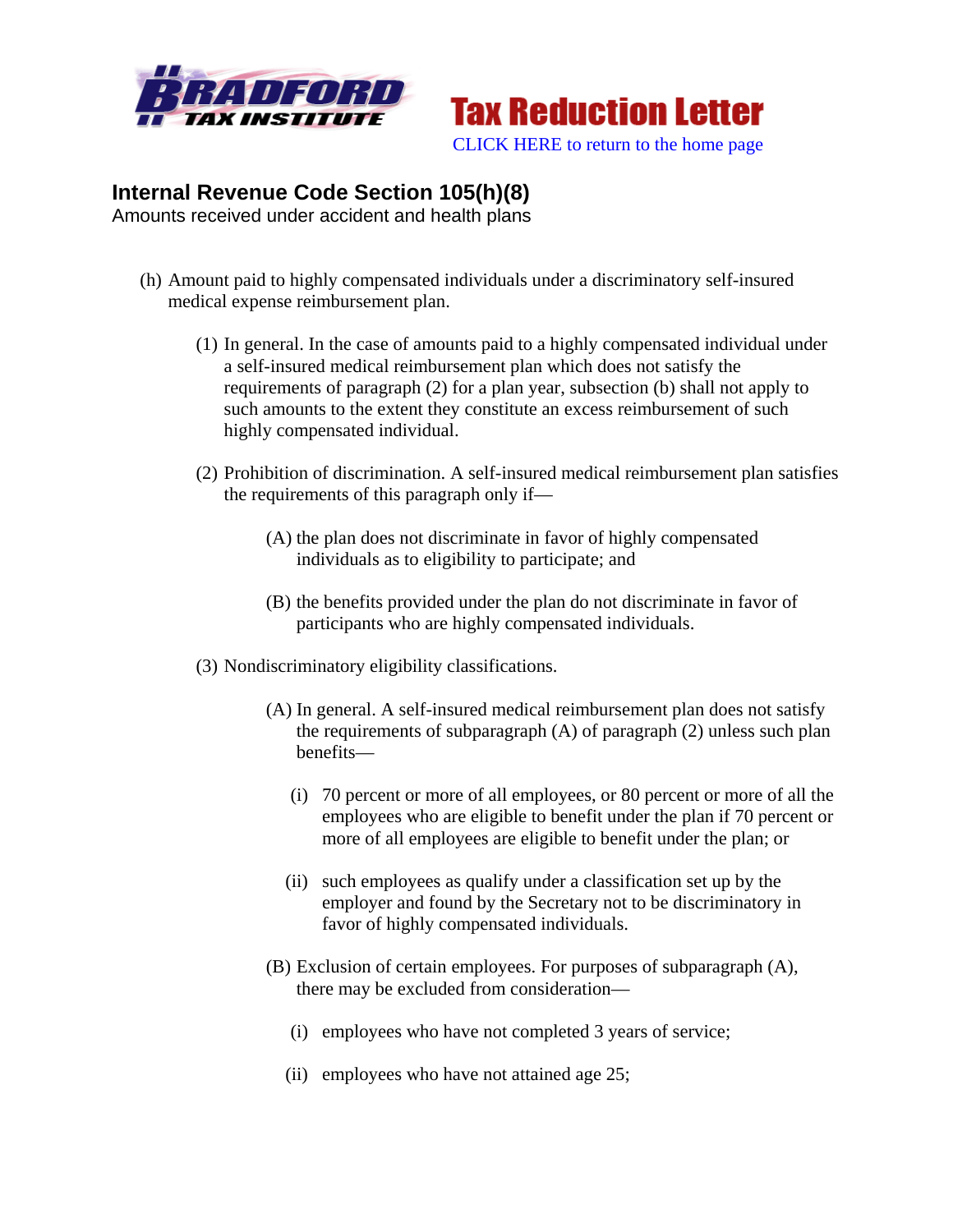- (iii) part-time or seasonal employees;
- (iv) employees not included in the plan who are included in a unit of employees covered by an agreement between employee representatives and one or more employers which the Secretary finds to be a collective bargaining agreement, if accident and health benefits were the subject of good faith bargaining between such employee representatives and such employer or employers; and
- (v) employees who are nonresident aliens and who receive no earned income (within the meaning of section  $911(d)(2)$ ) from the employer which constitutes income from sources within the United States (within the meaning of section  $861(a)(3)$ ).
- (4) Nondiscriminatory benefits. A self-insured medical reimbursement plan does not meet the requirements of subparagraph (B) of paragraph (2) unless all benefits provided for participants who are highly compensated individuals are provided for all other participants.
- (5) Highly compensated individual defined. For purposes of this subsection, the term "highly compensated individual" means an individual who is—
	- (A) one of the 5 highest paid officers,
	- (B) a shareholder who owns (with the application of section 318) more than 10 percent in value of the stock of the employer, or
	- (C) among the highest paid 25 percent of all employees (other than employees described in paragraph (3)(B) who are not participants).
- (6) Self-insured medical reimbursement plan. The term "self-insured medical reimbursement plan" means a plan of an employer to reimburse employees for expenses referred to in subsection (b) for which reimbursement is not provided under a policy of accident and health insurance.
- (7) Excess reimbursement of highly compensated individual. For purposes of this section, the excess reimbursement of a highly compensated individual which is attributable to a self-insured medical reimbursement plan is—
	- (A) in the case of a benefit available to highly compensated individuals but not to all other participants (or which otherwise fails to satisfy the requirements of paragraph (2)(B)), the amount reimbursed under the plan to the employee with respect to such benefit, and
	- (B) in the case of benefits (other than benefits described in subparagraph (A) paid to a highly compensated individual by a plan which fails to satisfy the requirements of paragraph (2), the total amount reimbursed to the highly compensated individual for the plan year multiplied by a fraction—